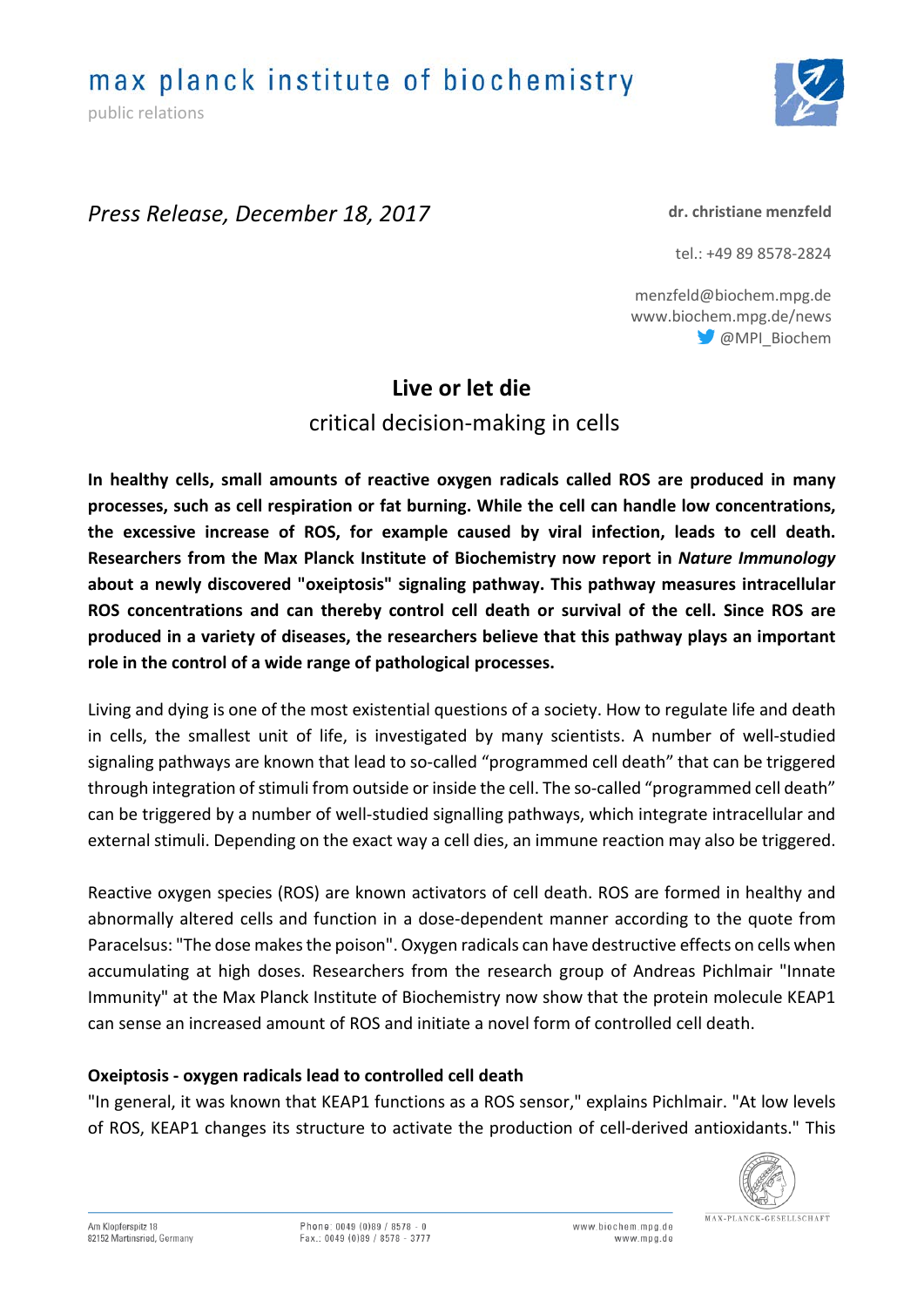public relations



mechanism regulates the amount of intracellular ROS. "We found that KEAP1 can change its function at high amounts of ROS and turns into a cell death mediator", continues Pichlmair. "We were able to identify molecules that are important for this signaling pathway." When components of this signaling pathway were removed experimentally, cells survived high levels of ROS. Since this is a new, previously unknown signaling pathway, the scientists call it "oxeiptosis" – death caused by oxygen radicals.

### **Oxeiptosis in viral infections**

Pichlmair and colleagues were able to show that oxeiptosis is also activated during viral infections. When components of the oxeiptosis signaling pathway were removed, cells survived better after virus challenge. "Programmed cell death in complex organisms has evolved to protect the organism as a whole at the expense of individual cells," says Pichlmair. The importance of this cell death mechanism is emphasized by the ability of many evolutionarily distant viruses that can actively modulate this signaling pathway.

Infection of mice with the flu virus 'influenza' leads to inflammation in the lungs. If an essential part of the oxeiptosis pathway was absent in these animals, inflammatory processes were much more aggressive. Oxeiptosis therefore leads to an anti-inflammatory type of cell death. If cells are unable to activate this type of cell death due to pathological changes in critical components, an inflammatory cell death program will take over and cause serious tissue damage.

Oxeiptosis probably plays a role in many pathological situations. For example, it has already been described that essential components of the oxeiptosis pathway are mutated in certain cancers. By identifying this signaling pathway, the scientists hope to find new treatments against infectious diseases and cancer.

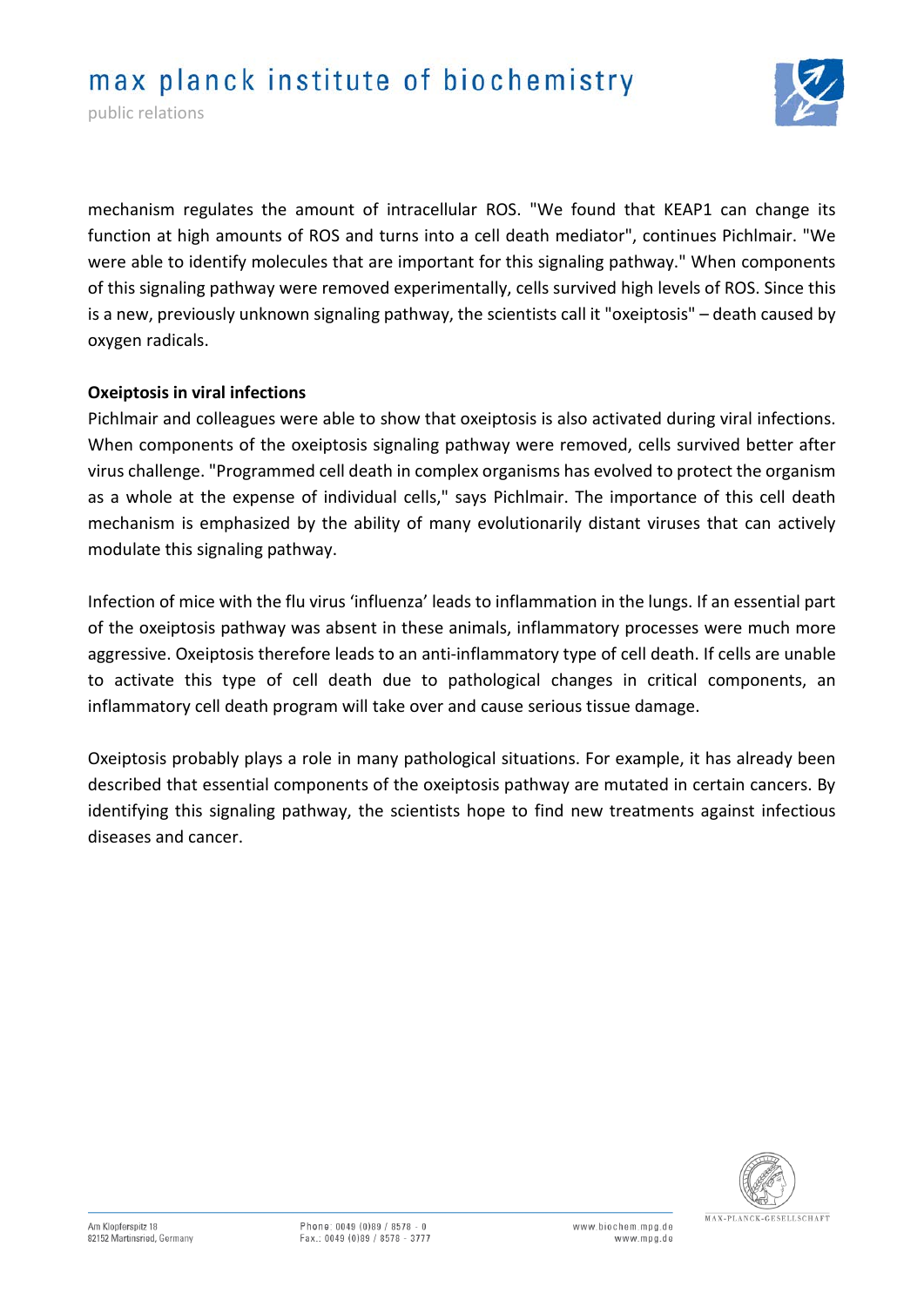# max planck institute of biochemistry



public relations



#### **Caption:**

Virus-infected cells produce high concentrations of free oxygen radicals. The Oxeiptosis pathway is activated in these cells and leads to controlled cell death. Monika Krause © Max Planck Institute of Biochemistry

#### **Original publication**

Holze C, Michaudel C, Mackowiak C, Haas DA, Benda C, Hubel P, Pennemann FL, Schnepf D, Wettmarshausen J, Braun M, Leung DW, Amarasinghe GK, Perocchi F, Staeheli P, Ryffel B, and Pichlmair A .: Oxeiptosis, an ROS-induced caspase-independent apoptosis-like cell-death pathway '. Nature Immunology, December 2017 doi: 10.1038 / s41590-017-0013-y

---

#### **About Andreas Pichlmair**

From 1996 to 2001 Andreas Pichlmair studied veterinary medicine in Vienna, Austria. During his veterinary doctorate he worked at the Institute of Virology at the Universitätsklinikum in Freiburg, Germany, in 2003, and thereafter performed a PhD at Cancer Research UK - London Research Institute until 2008. Pichlmair collected further research experience during four years at CeMM - Center for Molecular Medicine of the Austrian Academy of Sciences, in Vienna. In 2011, he became head of his Research Group "Innate Immunity" at the Max Planck Institute of Biochemistry in Martinsried near Munich, Germany. 2017 he was appointed professor for immunopathology of virus infections at the Technical University of Munich.